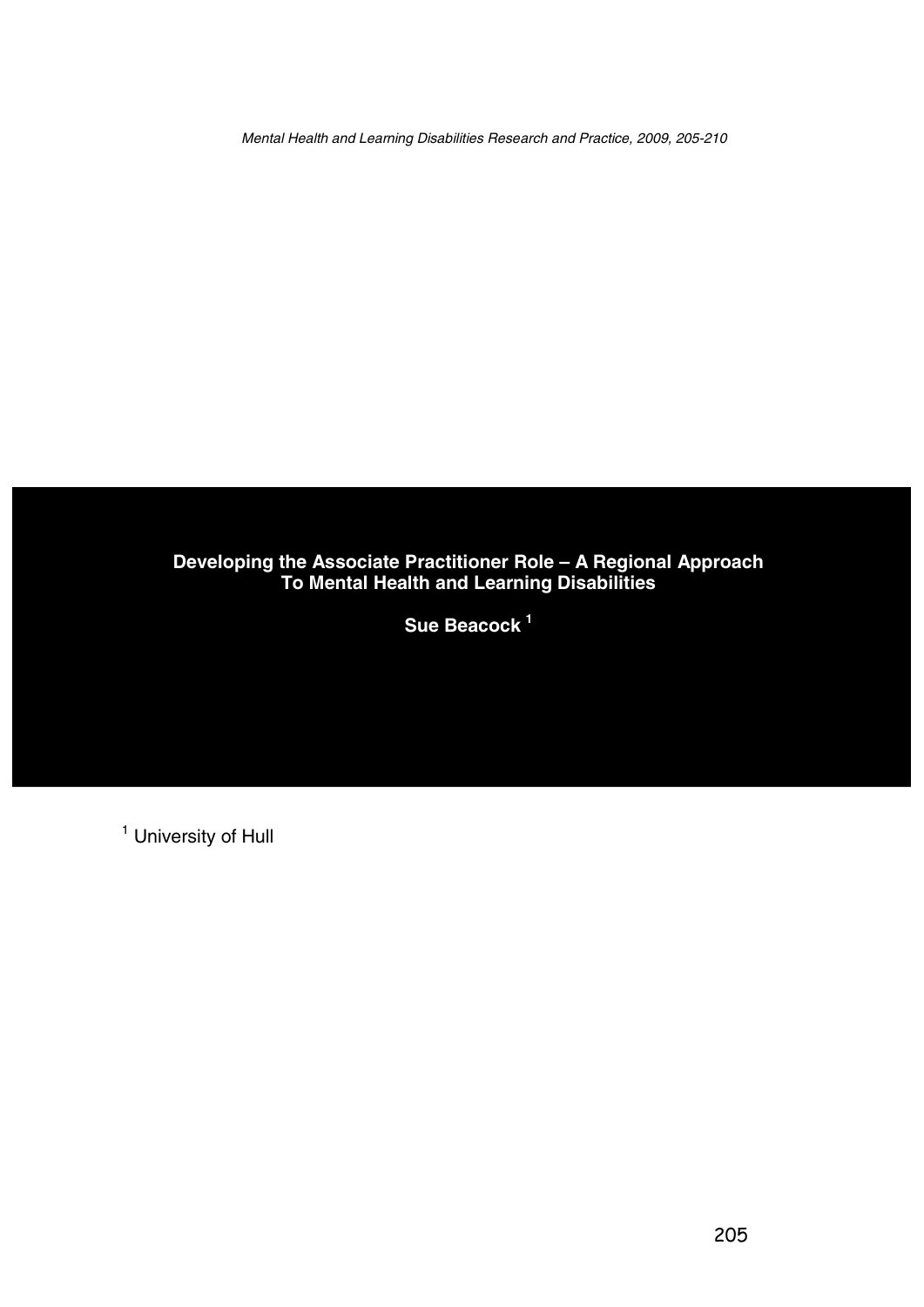# **Developing the Associate Practitioner Role – A Regional Approach to Mental Health and Learning Disabilities**

Sue Beacock

### **Abstract**

In 2008 NHS Yorkshire and the Humber instigated a project to develop an educational commissioning framework for the workforce in mental health and learning disabilities. Part of this work is focussed on providing evidence and developing frameworks for the implementation of new ways of working. The development of associate practitioner roles is an integral part of this process and crucial to future workforce planning. Associate practitioners are workers who have skills and knowledge beyond those of current support workers; they offer the opportunity to implement roles that meet some of the challenges for service delivery by bridging gaps in delivery. They enhance the experiences of service users and work across professional and service boundaries. Evidence from the project suggests that policy drivers when considered in the context of both workforce demographics and service commissioning patterns means that the introduction of associate practitioner is an important element of future workforce planning. The development of a regional approach has brought its own challenges and the evidence found so far has been used to develop recommendations and a second stage plan for implementation of the associate practitioner strategy

**Key words:** associate practitioners, commissioning, competency, workforce

#### **Introduction**

A cultural shift in services will mean that people with the most experience and skills will work face to face with people who have the most complex needs. More experienced staff will then support other staff to take on less complex or more routine work. All qualified staff will be able to extend the boundaries of what they do (i.e. non medical prescription) and there will be more chances for new roles such as support time and recovery workers (STR), primary care mental health workers and assistant practitioners to take their places within teams. (Department of Health 2007).

The future development of the workforce in services for people with mental health needs and learning disabilities depends upon exploring new ways of working. Evidence from the Workforce Development Project, Mental Health and Learning Disabilities (NHS Yorkshire and Humber) demonstrates that future workforce issues cannot be addressed through current education commissioning patterns alone.

Embracing new roles, defining existing practice and a reconfiguration of workforce structures means that commissioners of education in partnership with managers of services and the education providers can be pro-active in meeting needs in the future. The associate practitioner role is a crucial development within this process. This short article describes a regional approach to this development and includes a brief analysis of some of the key issues and policy drivers

#### **What is an associate practitioner and why would you want them?-Key issues and drivers:**

The Assistant/Associate Practitioner role has been defined by Skills for Health as: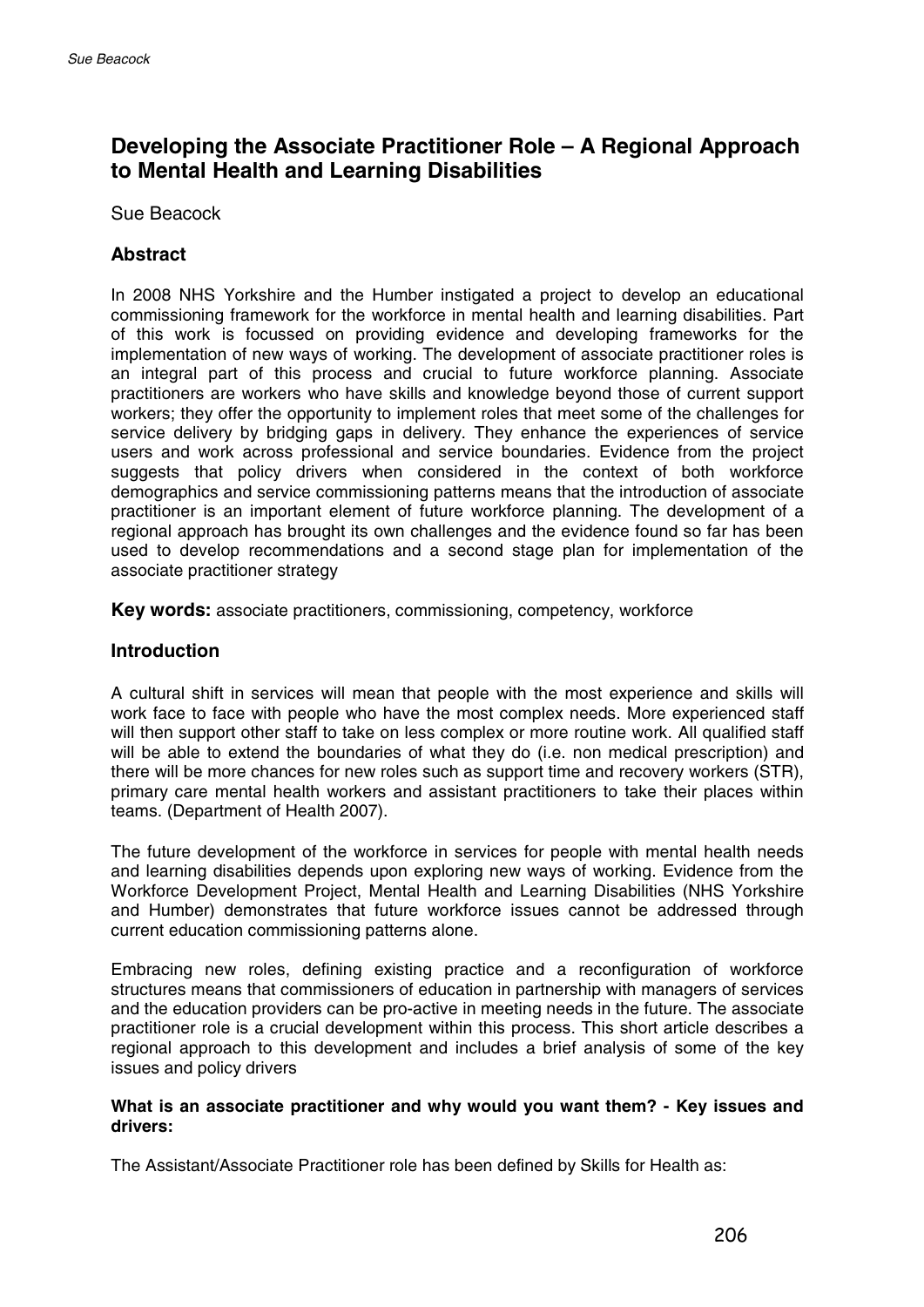a worker who competently delivers health and social care to and for people. They have a required level of knowledge and skill beyond that of the traditional healthcare assistant or support worker. The Assistant Practitioner would be able to deliver elements of health and social care and undertake clinical work in domains that have previously only been within the remit of registered professionals The Assistant Practitioner may transcend professional boundaries. They are accountable to themselves, their employer, and, more importantly, the people they serve. This is the definition that we have adopted for the work in the Region (Skills for Health (a) 2009).

There are several reasons to develop the role of associate practitioner, these are summarised as follows:

- Enhancement of service user experience and quality of life issues. This is the prime reason to put in place the associate practitioner role. The roles should be used to re-organise workforce and to help people in doing the right jobs, but in doing this the extra dimension brought by the roles should be clear and evidenced in evaluation (Spilsbury et al 2009)
- The flexibility of workforce that Associate Practitioners can bring to new and innovative service delivery. Implementing the role allows innovation in delivery of care packages for people. For example, Pathways and Packages (SWYPFT 2009) provides a framework for service commissioning and delivery and will form a central point for both the mental health and learning disabilities' pathways in 'Healthy Ambitions' (NHS Yorkshire and Humber 2009). This in turn will inform and drive innovation in workforce planning.
- Workforce demographics provide an area for concern, with some health communities predicting that as many as 40% of the existing workforce qualify for retirement in the next 5 years - this is now a reality that is beginning to bite.
- Difficulty in recruitment and retention to mental health and learning disability health care careers - the associate practitioner can be part of a clear career progression for staff and enhances retention within the sector, creating an ability to define the role and to develop your own roles in a way that enhances both personal and service outcomes.
- Alignment with health and social care policy drivers. The messages from policy are quite clear. Suggested sources for information on the modernisation agenda, as it applies to workforce in mental health and learning disabilities, are: Mental Health new ways of working – developing and sustaining a capable and flexible workforce' (DH 2007 (a)) and 'Valuing People Now - From progress to transformation'- Chapter 14 - improving the workforce (DH 2007 (b)). Currently the policy emphasis is upon the economic situation and the introduction of the Quality, Innovation, Productivity and Prevention (QIPP) agenda (DH 2009) and this is a central tenet of the policy direction we are taking. All commission and delivery patterns including those using pathways and packages and healthy ambitions as their basis are being subject to QIPP. In implementing QIPP, new ways of working forms a major policy driver and the development of associate practitioners will inevitably be part of this.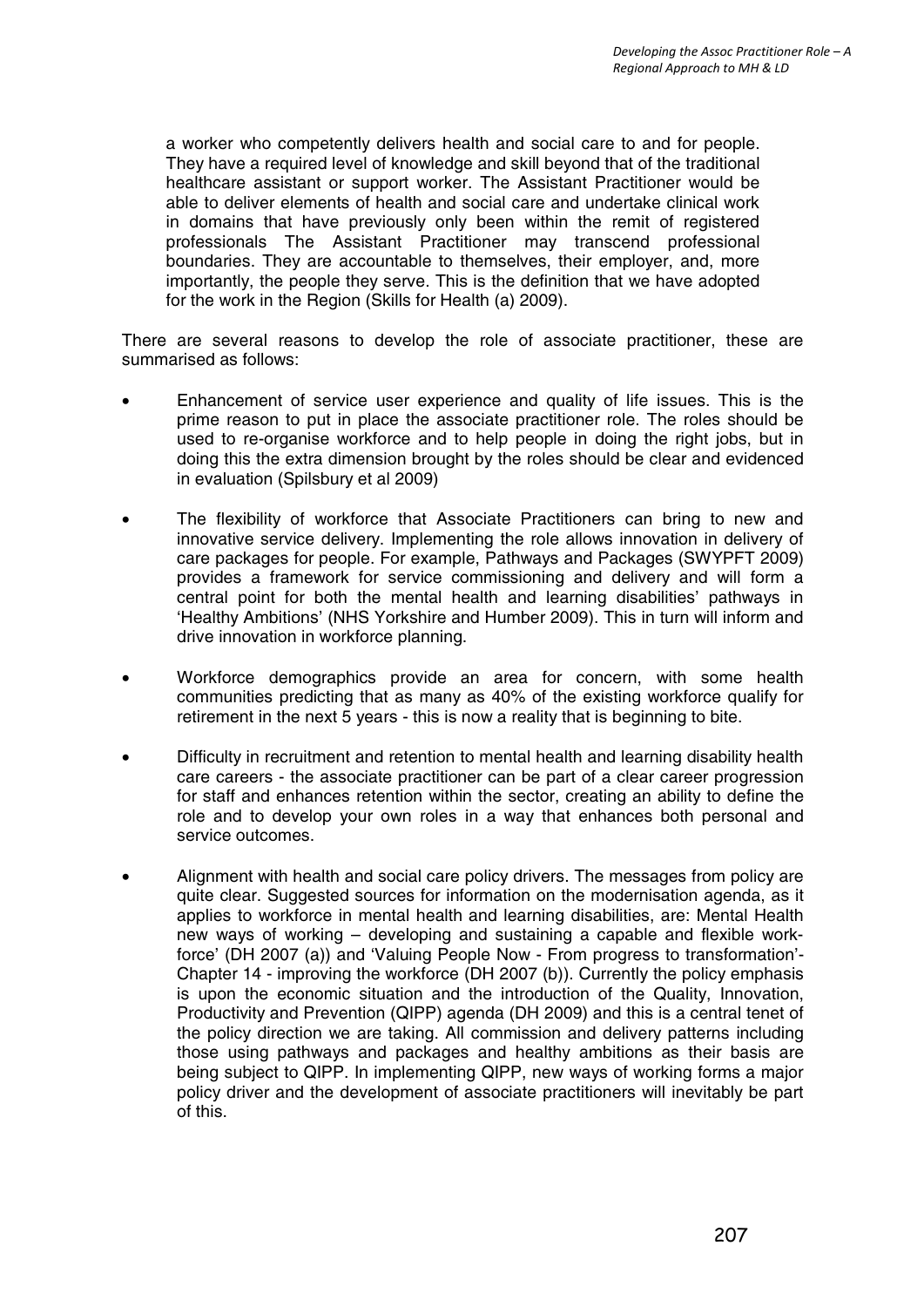### **The Regional Approach**

Within the regional project work, the aim is to introduce a range of practitioners who can deliver quality care within protocols. There are several proposed models; one example is being developed to meet the needs of a new personality disorder service at the Humber Mental Health NHS Teaching Trust and will implement a role to work across the client group and working to an inter-professional and broad based job description. They will work with the full range of registered practitioners. This allows the practitioner to follow the patient pathway through, rather than being aligned to a single discipline. This also provides a rationale for the use of the term Associate rather than the more commonly used Assistant Practitioner. Favoured by several Trusts is the concept of a community health worker who acts as a co-coordinator and care navigator. In practice this could be part of the solution to issues on equal access to quality health care for people with learning disabilities raised by the Michael Report (2008). Such a role is being considered for learning disabilities and is being supported through a framework of education and service partnerships being developed with the West Yorkshire Lifelong Learning network. Discussions have taken place on the development of some specific roles. An early discussion, again in learning disabilities, concerns an associate practitioner to work with people who have very specialist physical health care needs such as PEG feeding and catheter care. These are just examples of the work so far but hopefully demonstrate the flexibility of models that can be implemented.

The regional approach is underpinned by a set of principles that were agreed with service and educational providers at a workshop and through a consultation process. The full set of principles, along with other information and resources, can be found on the website listed at the end of this article. However some of the key principles are worthy of note and these include the encouragement to use annex U (Agenda for Change) as training contracts for associate practitioners, ensuring that on completion of a training programme there is a job role. The current training programmes are being developed in the form of Foundation Degrees but as long as the programme is equivalent to a Diploma, as required in the national standards, other forms of preparation can be used. Another principle is a commitment to develop a map of competences that allows workforce planners, managers and education providers to articulate clearly the competencies needed for the associate practitioner role. This work is supported by Skills for Health, will align to existing competences and draw from initiatives such as the Calderdale Competency work (Skills for Health (b) 2009) and Nationally Transferrable Roles and National Standards for assistant/ associate practitioners (Skills for Health 2009 (c): 15-17).

A second stage action plan is under development and will include a Regional Conference in early 2010 with local workshops for managers and staff on medium term workforce planning. The competency work is being supported by the development of an evaluation tool which is collaboration between the Universities of Hull, York, Huddersfield and Sheffield Hallam. Details of these initiatives will appear on the website in January 2010. One of the current factors in the development of the Associate Practitioner role is the slow uptake by managers responsible for workforce planning at unit/service delivery level. The second stage plan will include working with the health communities in raising awareness of the need to consider strategic change in the configuration of workforce and a drive to consider new roles.

The development of the associate practitioner in mental health and learning disabilities is part of a wider debate on the future workforce for Yorkshire and Humber. This includes an exploration of pre-registration and pre-qualifying programmes, in particular the development of a commissioning framework that meets both the demands of the workforce and changes in pre-qualifying programmes, in particular the review of pre-registration nursing project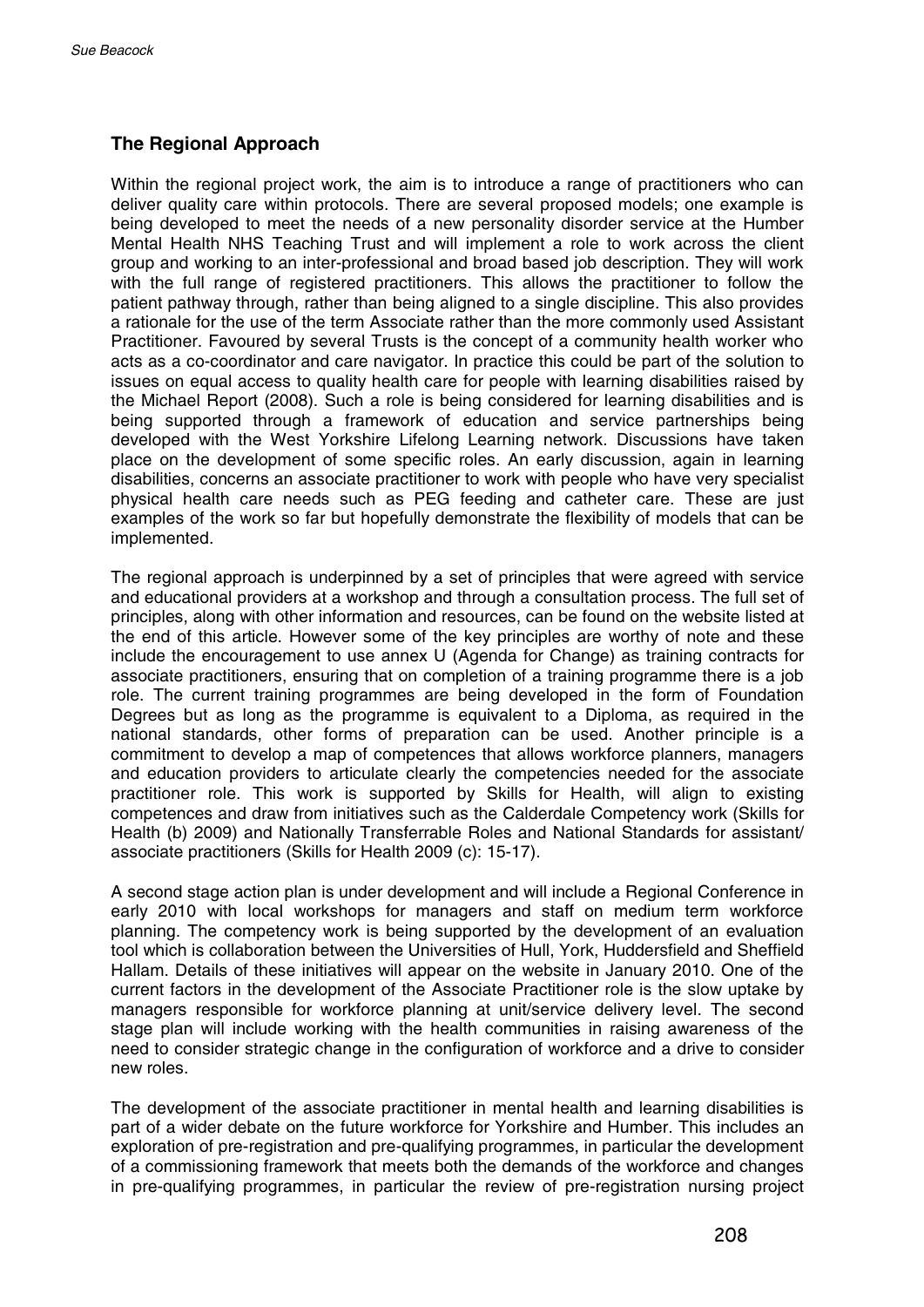being undertaken by the Nursing and Midwifery Council. It also includes issues of continuing professional development (CPD).

For information on the project, who is involved and the outcomes so far, please visit www.fhsc.hull.ac.uk or contact Sue Beacock or Carol Parker directly on S.Beacock@hull.ac.uk; C.Parker@hull.ac.uk.